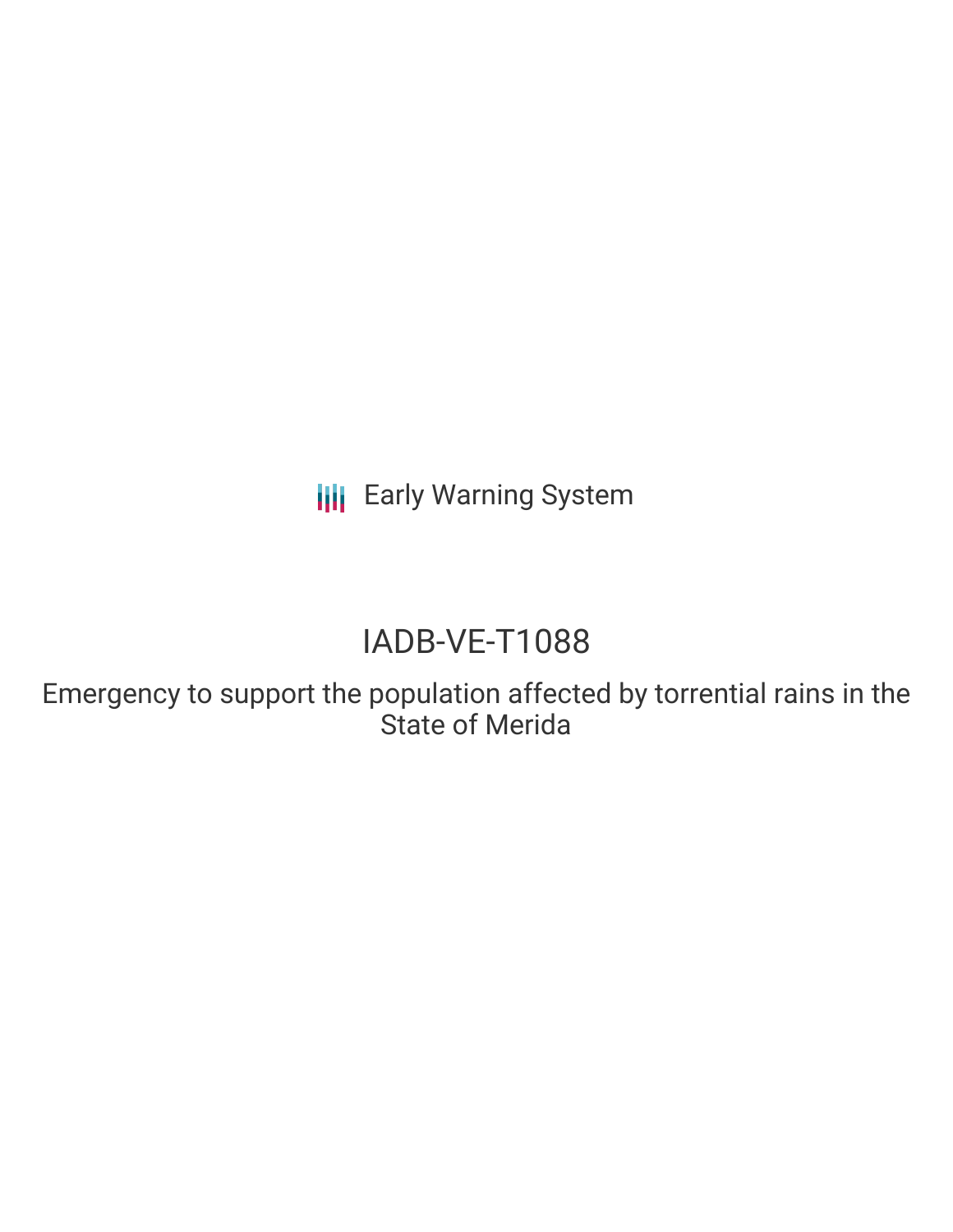

#### **Quick Facts**

| <b>Countries</b>               | Venezuela                                      |
|--------------------------------|------------------------------------------------|
| <b>Financial Institutions</b>  | Inter-American Development Bank (IADB)         |
| <b>Status</b>                  | Approved                                       |
| <b>Bank Risk Rating</b>        | C                                              |
| <b>Voting Date</b>             | 2021-09-23                                     |
| <b>Borrower</b>                | Government of Venezuela                        |
| <b>Sectors</b>                 | Climate and Environment, Humanitarian Response |
| <b>Investment Type(s)</b>      | Grant                                          |
| <b>Investment Amount (USD)</b> | \$ 0.20 million                                |
| <b>Grant Amount (USD)</b>      | $$0.20$ million                                |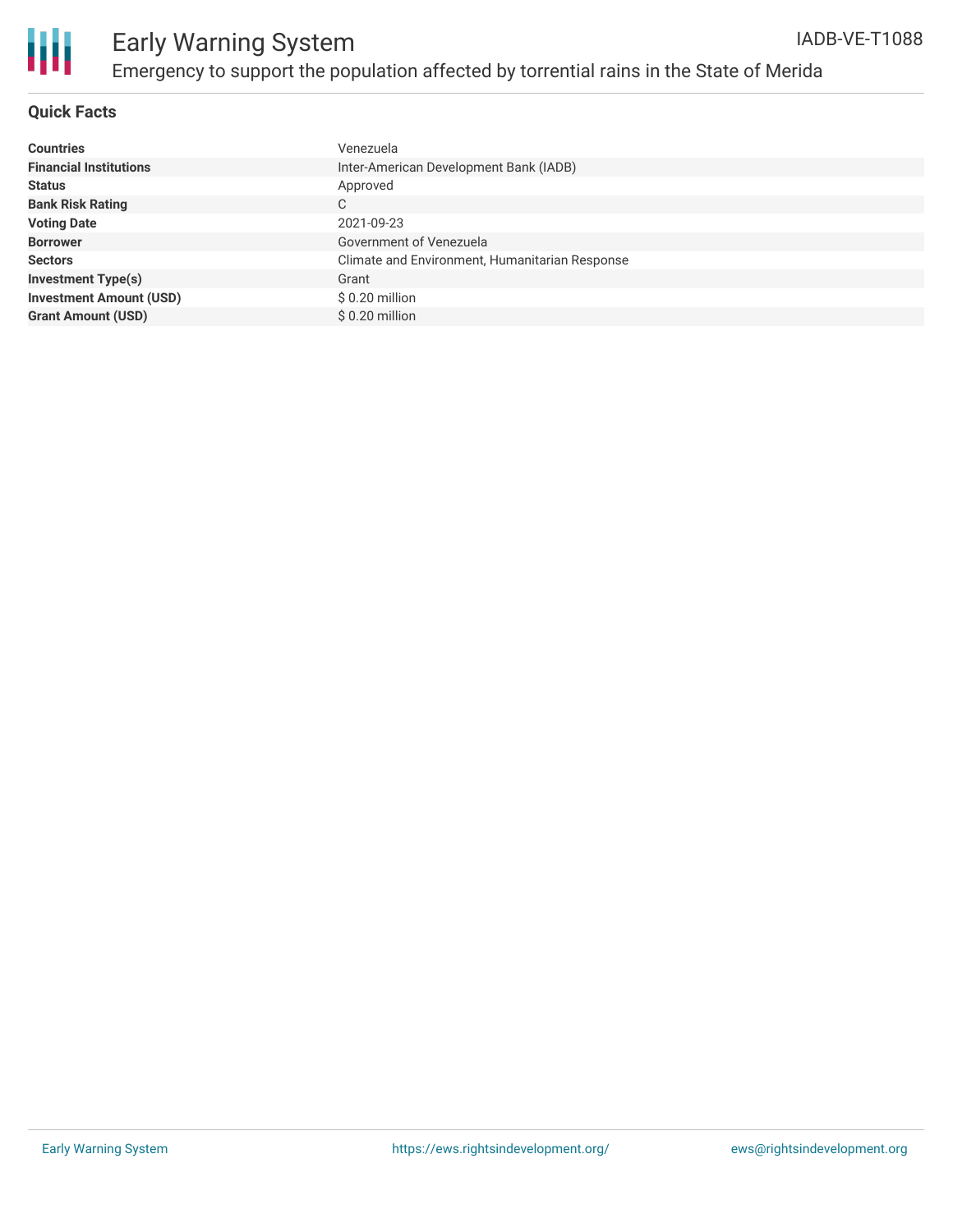

# Ш

# Early Warning System Emergency to support the population affected by torrential rains in the State of Merida

## **Project Description**

The objective of the operation is to support Venezuela in the execution of humanitarian assistance actions in order to partially alleviate the emergency situation currently facing the affected area of the country, that is, the state of Merida. Such actions could include attention to essential needs; provisions, medicines, transportation, and other materials that allow meeting the immediate needs of the population.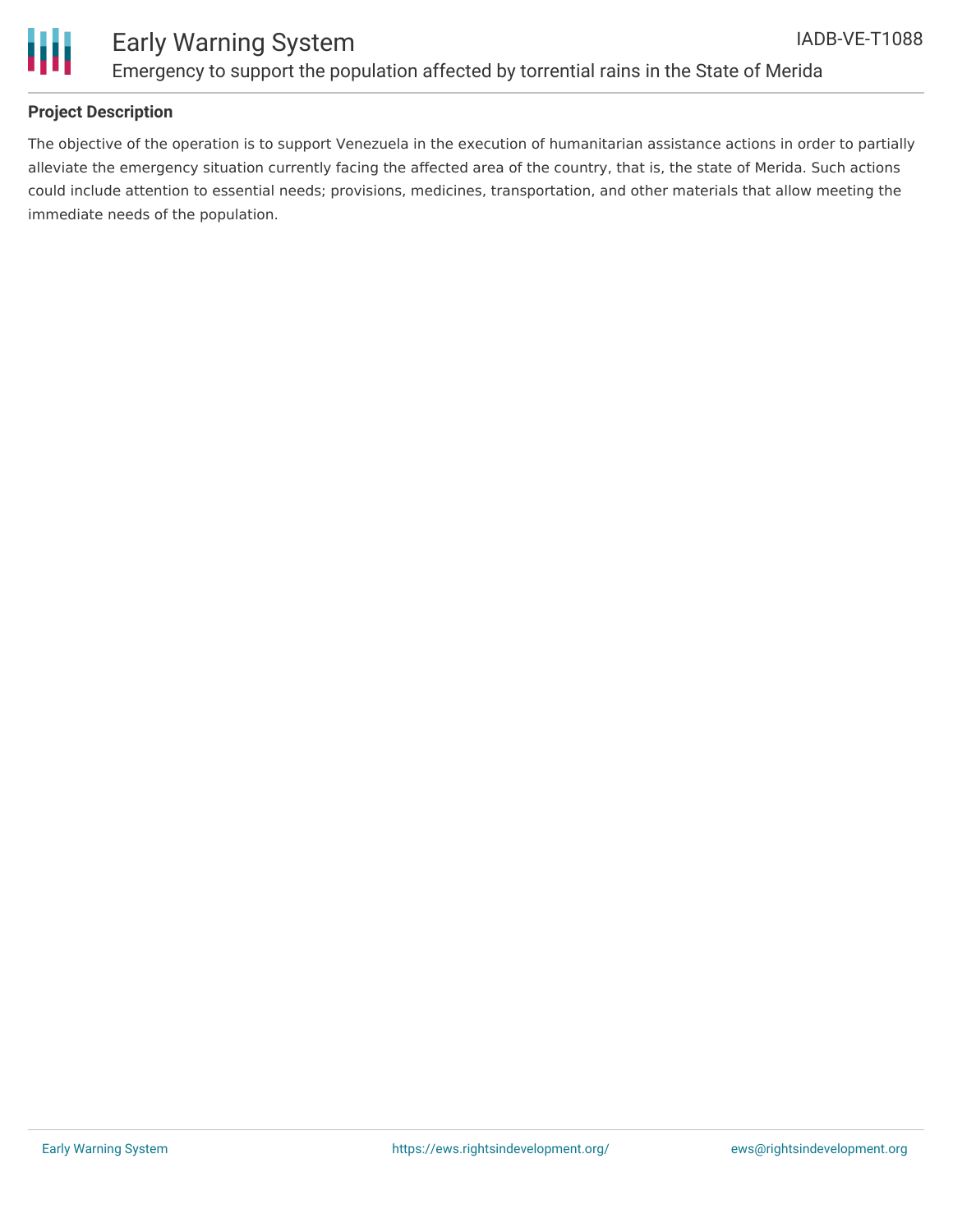

# ₩

# Early Warning System Emergency to support the population affected by torrential rains in the State of Merida

#### **Investment Description**

• Inter-American Development Bank (IADB)